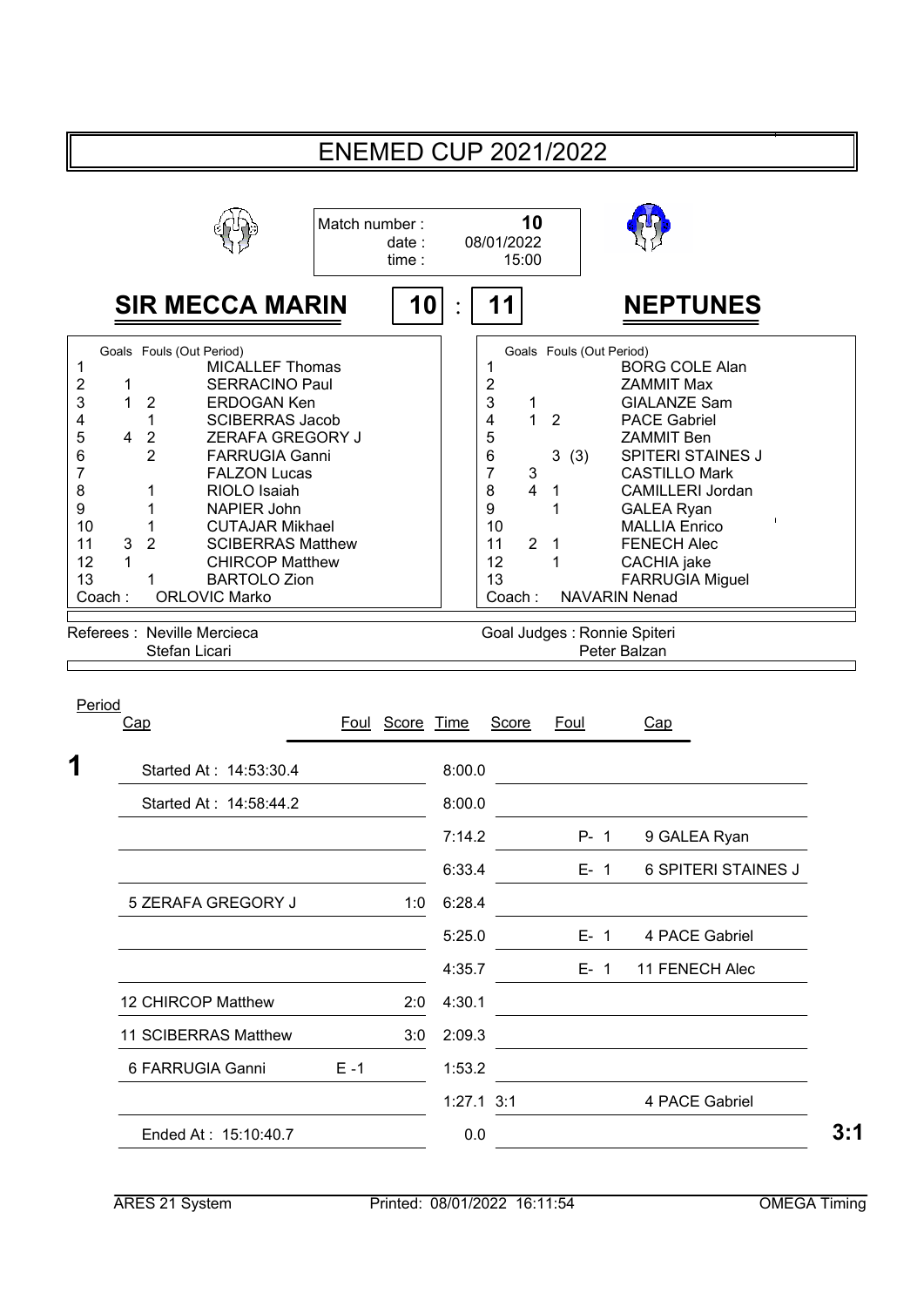| Cap                    |         | Foul Score Time |                | <b>Score</b>   | Foul    | Cap                                                                                                                   |
|------------------------|---------|-----------------|----------------|----------------|---------|-----------------------------------------------------------------------------------------------------------------------|
| Started At: 15:13:37.5 |         |                 | 8:00.0         |                |         | the control of the control of the control of the control of                                                           |
| 6 FARRUGIA Ganni       | $E - 2$ |                 | 6:32.4         |                |         |                                                                                                                       |
|                        |         |                 | 6:27.4 3:2     |                |         | 8 CAMILLERI Jordan                                                                                                    |
| 3 ERDOGAN Ken          | $E - 1$ |                 | 5:52.5         |                |         |                                                                                                                       |
|                        |         |                 |                | 5:52.5 TIMEOUT |         |                                                                                                                       |
|                        |         |                 | 3:24.6         |                | $E - 1$ | 12 CACHIA jake                                                                                                        |
| 3 ERDOGAN Ken          |         | 4:2             | 3:06.1         |                |         |                                                                                                                       |
| 9 NAPIER John          | $E - 1$ |                 | 2:48.4         |                |         |                                                                                                                       |
|                        |         |                 | 2:45.4 4:3     |                |         | 3 GIALANZE Sam                                                                                                        |
| 10 CUTAJAR Mikhael     | $E - 1$ |                 | 2:09.6         |                |         |                                                                                                                       |
|                        |         |                 | $1:59.0$ 4:4   |                |         | 11 FENECH Alec                                                                                                        |
| 2 SERRACINO Paul       |         | 5.4             | 1:32.4         |                |         |                                                                                                                       |
| 13 BARTOLO Zion        | $P - 1$ |                 | 24.0           |                |         |                                                                                                                       |
|                        |         |                 |                | 24.0 5:5       |         | 8 CAMILLERI Jordan                                                                                                    |
| Ended At: 15:27:54.1   |         |                 | 0.0            |                |         |                                                                                                                       |
| Started At: 15:31:29.0 |         |                 | 8:00.0         |                |         | <u> 1989 - Johann Barn, mars and de Branch Barn, mars and de Branch Barn, mars and de Branch Barn, mars and de Br</u> |
| 5 ZERAFA GREGORY J     | $E - 1$ |                 | 7:30.6         |                |         |                                                                                                                       |
|                        |         |                 | 6:52.7         |                | $P-2$   | <b>6 SPITERI STAINES J</b>                                                                                            |
| 11 SCIBERRAS Matthew   |         | 6:5             | 6:52.7         |                |         |                                                                                                                       |
| 4 SCIBERRAS Jacob      | $E - 1$ |                 | 6:28.5         |                |         |                                                                                                                       |
|                        |         |                 | $6:22.4$ 6:6   |                |         | 7 CASTILLO Mark                                                                                                       |
| 5 ZERAFA GREGORY J     |         | 7:6             | 6:02.8         |                |         |                                                                                                                       |
|                        |         |                 | 5:33.9 7:7     |                |         | 7 CASTILLO Mark                                                                                                       |
|                        |         |                 | 5:09.0         |                | $E-2$   | 4 PACE Gabriel                                                                                                        |
|                        |         |                 |                |                |         |                                                                                                                       |
| 5 ZERAFA GREGORY J     |         | 8:7             | 4:58.3         |                |         |                                                                                                                       |
|                        |         |                 | $3:55.0$ $8:8$ |                |         | 8 CAMILLERI Jordan                                                                                                    |
| 8 RIOLO Isaiah         | $E - 1$ |                 | 3:22.1         |                |         |                                                                                                                       |

Period